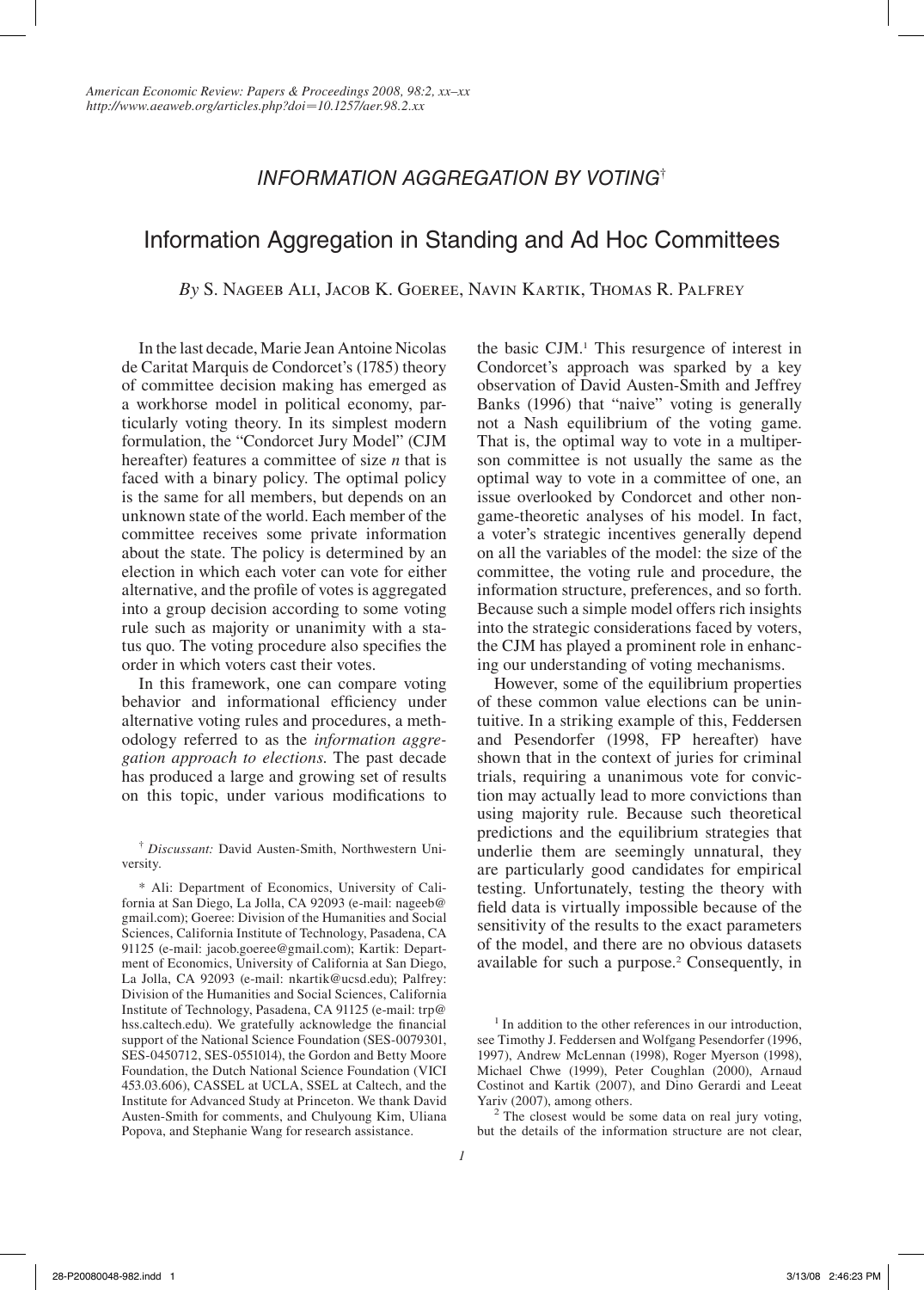this paper, we adopt an experimental approach to understanding common value elections.

This paper examines two interrelated issues in the information aggregation approach to voting. The first question that we address is robustness. Since the goal of the theory is to provide a *general framework* to analyze voting in committees, is it the case that committees that are fundamentally different respond in similar ways to their asymmetric information? We address this question by comparing decision making under unanimity rule in *ad hoc committees*, like juries or expert panels, versus *standing committees*, like boards of directors, judicial panels, or town councils. An important difference between the two is that ad hoc committees have a short life and address a very limited set of issues (often only one, as with trial juries in the United States), whereas standing committees have a long life, and the members of the panel therefore engage in a repeated game. Hence, our first question is: do the theoretical predictions of the CJM apply equally well (or equally poorly) to the behavior of ad hoc committees and to the behavior of standing committees?

One reason to believe that there could be a difference is that the CJM usually has many equilibria. Broadly speaking, a common value election involves coordination among voters, and thus admits multiple equilibria which can be ranked by the Pareto criterion. Moreover, when committee members vote sequentially, there are asymmetries across voting positions that may be relevant to behavior. Indeed, it has often been suggested that sequential voting would give rise to *momentum* effects, where later voters tend to follow the choices of earlier voters. Recent theoretical work on this question by Eddie Dekel and Michele Piccione (2000) and Ali and Kartik (2007) has demonstrated that strategic voting in sequential elections can be both history-independent and history-dependent.<sup>3</sup> This leads to the second question: can the timing structure of the voting procedure lead to selection of different equilibria?

and neither is the actual voting procedure used (since juries operate behind closed doors).

 $3$  The aforementioned authors prove results for a wide class of voting rules, including unanimity rule, which is our focus here. In the context of majority rule, see also Jörgen Wit (1997), Mark Fey (2000), and Steven Callander (2007).

There have been only a few prior experimental studies of voting behavior in the CJM.<sup>4</sup> The most relevant for us is the first study of strategic voting under unanimity rule, by Serena Guarnaschelli, Richard D. McKelvey, and Palfrey (2000, GMP hereafter). They found that, consistent with equilibrium predictions, committee members often voted strategically in the sense of sometimes casting a vote in contradiction to their private information about the state of the world. GMP also found that the comparative static predictions about the voter strategies under unanimity rule were qualitatively correct (more strategic voting in larger committees), although the changes in observed behavior were not as large as predicted by theory. An important consequence of this deviation from equilibrium strategies was that many of the predictions of FP with respect to information aggregation and efficiency were rejected by the data.

The GMP study considered only ad hoc committees that met once and then were dissolved. In the study reported here, we attempt to replicate their results with standing committees that meet repeatedly. Moreover, GMP considered only simultaneous voting. Here, we compare behavior under sequential and simultaneous voting procedures.

#### **I. Experimental Design and Procedures**

The laboratory study implemented several variations of the following game based on the CJM. There is a committee (e.g., a jury) with *n* members. Nature randomly chooses a payoffrelevant state of the world,  $\omega$ , from the set  $\Omega$  $= \{G, I\}$ , where "G" stands for Guilty and "I" for Innocent. Each state is chosen with equal probability. Members do not observe the selection of the state, but each member, *j*, receives a private signal,  $s_i$ , about the state. Each signal  $s_i$  $\in \{ g, i \}$  is a conditionally independent Bernoulli random variable where  $Pr(s_j = g | \omega = G) =$  $Pr(s_j = i | \omega = I) = p > 1/2$ . Each member *j* casts a vote  $v_j \in \{c, a\}$  for one of two outcomes in *X*  $= \{C, A\}$ , where "C" stands for Convict and "A" for Acquit. There is no abstention. All the committees reported in this study operated under unanimity rule, which requires all *n* members to cast a *c* vote in order for *C* to be the committee

## **WHOLE PAPER LEFT ONE LINE DEEPER FOR ALIGNMENT**

<sup>&</sup>lt;sup>4</sup> See Angela Hung and Charles R. Plott (2001), Krishna Ladha, Gary Miller, and Joe Oppenheimer (2003), and Goeree and Yariv (2007).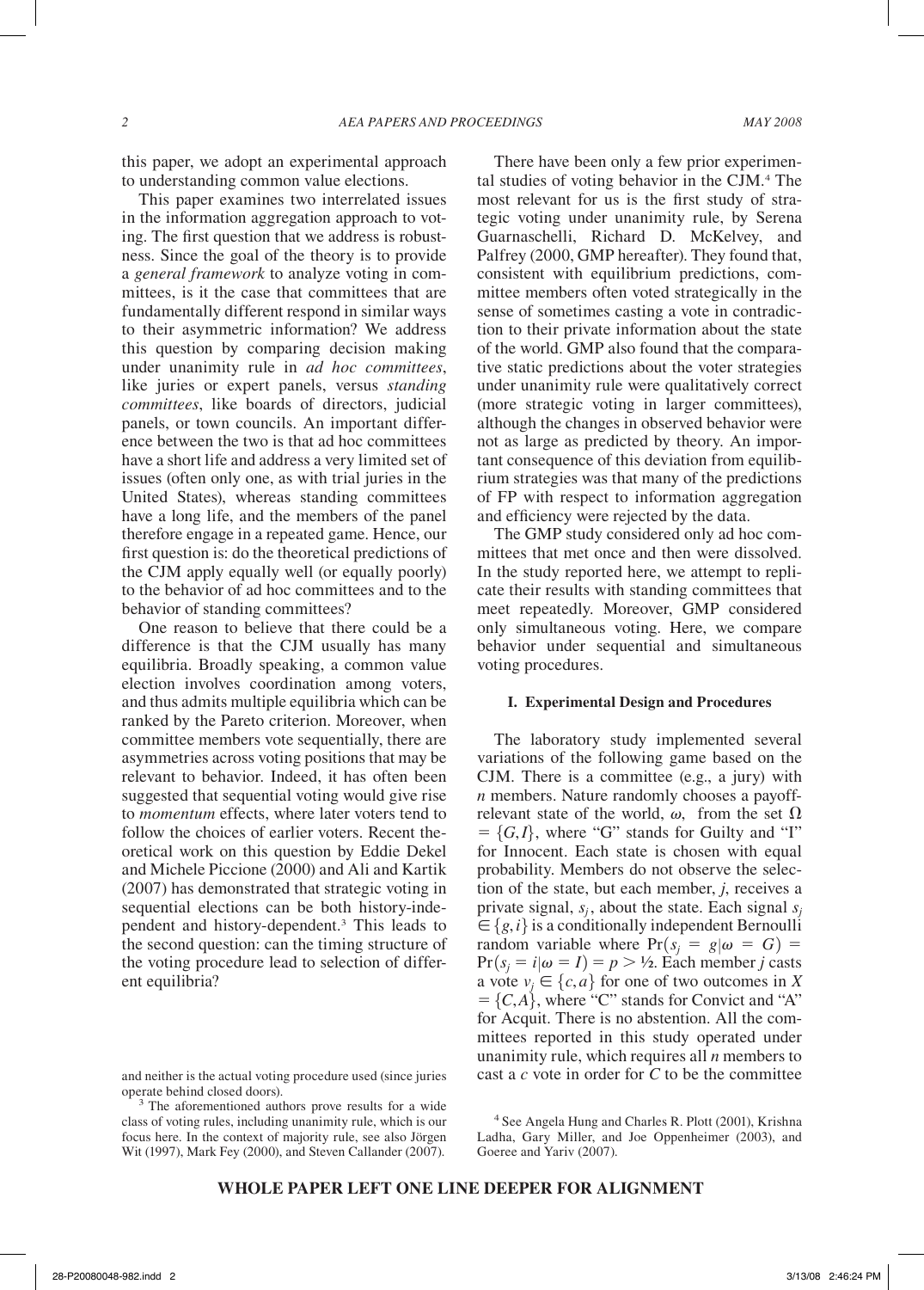decision. Members have identical preferences, which depend only on the group decision and the state of the world:  $u(C, G) = u(A, I) = 1$ , and  $u(C, I) = u(A, G) = 0.$ 

Our experimental design has three treatment variables: committee size  $(n)$ , committee type (ad hoc or standing), and voting procedure. We consider committees of two different sizes, *n*  $=$  3 and  $n = 6$ , and two different voting procedures: simultaneous voting and sequential voting. Simultaneous voting is like a secret ballot, where individuals vote after receiving their private signals, but observing nothing else. In the sequential voting procedure, members vote one by one in a prespecified sequence, with each voter observing the votes (but not the private signals) of those before them. In the ad hoc committee treatment, subjects were randomly rematched into groups of size *n* at the start of each period. In contrast, in the standing committee treatment, subjects were randomly grouped at the start of the experiment, but the group composition remained constant during the entire experiment.

While our procedures are standard in experimental economics, there were several differences across treatments, including the subject pool, instructions, software, payoff salience, etc. The simultaneous ad hoc committee data are from the GMP study. The sessions for that study were conducted in 1997 and used 48 Caltech subjects who participated in 15 committees with unanimity rule.<sup>5</sup> These sessions used a software program written in  $C_{+}$ . The sequential ad hoc committee data were collected at UCLA in 2007, and in these experiments each subject participated in 30 committees. These sessions were conducted using the JAVA-based Multistage program (http://multistage.ssel.caltech.edu) and verbal instructions including overhead slides. Finally, the standing committee data were collected at UCLA in 2003, using a Virtual Basic program and online instructions.<sup>6</sup> In these experiments, subjects made 30 committee decisions.<sup>7</sup> The three programs differed somewhat in the user interface for entering decisions. As we will show below, the experimental results seem to be quite robust to these variations in protocols and procedures.

In total, 222 subjects participated in the experiments (this includes the GMP subjects). Average earnings in the UCLA experiments were \$23.72, plus a fixed show-up payment; the experiments lasted somewhere between 40 and 60 minutes.

#### **II. Results**

We focus our discussion of the experimental results mainly on the differences between ad hoc and standing committees, dividing the presentation between simultaneous and sequential voting. While we compare and contrast the behavior in different treatments, we do not explicitly test whether differences in behavior are statistically significant, because observations of group behavior are potentially correlated across rounds. Instead, the focus is on qualitative/economically substantive differences. We discuss this issue further in the final section of the paper.

#### A. *Simultaneous Voting Procedure*

First we ask: is behavior different between ad hoc committees and standing committees operating under unanimity rule with simultaneous voting? The top part of Table 1 answers that question with a clear *no* in terms of aggregate behavior. It reports the fraction of observations where individuals voted to convict in each treatment, broken down by whether they had received an innocent or guilty signal. The number of observations is shown in parentheses. The last two rows of Table 1 show the predicted frequencies of the unique responsive symmetric equilibrium, in which voters with guilty signals always vote to convict, and voters with innocent signals vote to convict with probability  $\sigma^*(n) \in (0,1)$ . There is essentially no difference between ad hoc and

<sup>&</sup>lt;sup>5</sup> Each of these subjects also participated in additional committees with different voting rules and procedures, data that we do not use in this paper. See Serena Guarnaschelli, Richard D. McKelvey, and Palfrey (2000) for details.

<sup>&</sup>lt;sup>6</sup> We would like to thank Jos Theelen for programming the standing committee experiments.

 $\frac{7}{1}$  In the UCLA experiments, subjects were recruited by mass e-mail invitations to registered members of a large subject pool of UCLA students, maintained by the California Social Science Experimental Laboratory.

 $8$  In the UCLA sessions, subjects earned \$1.00 for each correct committee decision and \$0.10 for each incorrect committee decision. In the GMP experiment, subjects earned \$0.50 for each correct decision and \$0.05 for each incorrect decision.

<sup>&</sup>lt;sup>9</sup> "Responsive" means that a voter's behavior is not independent of his signal. The GMP study used slightly more informative signals (0.70 compared to 0.67). This results in negligible differences in the equilibrium,  $\sigma^*(n)$ , as seen in the bottom two rows of Table 1.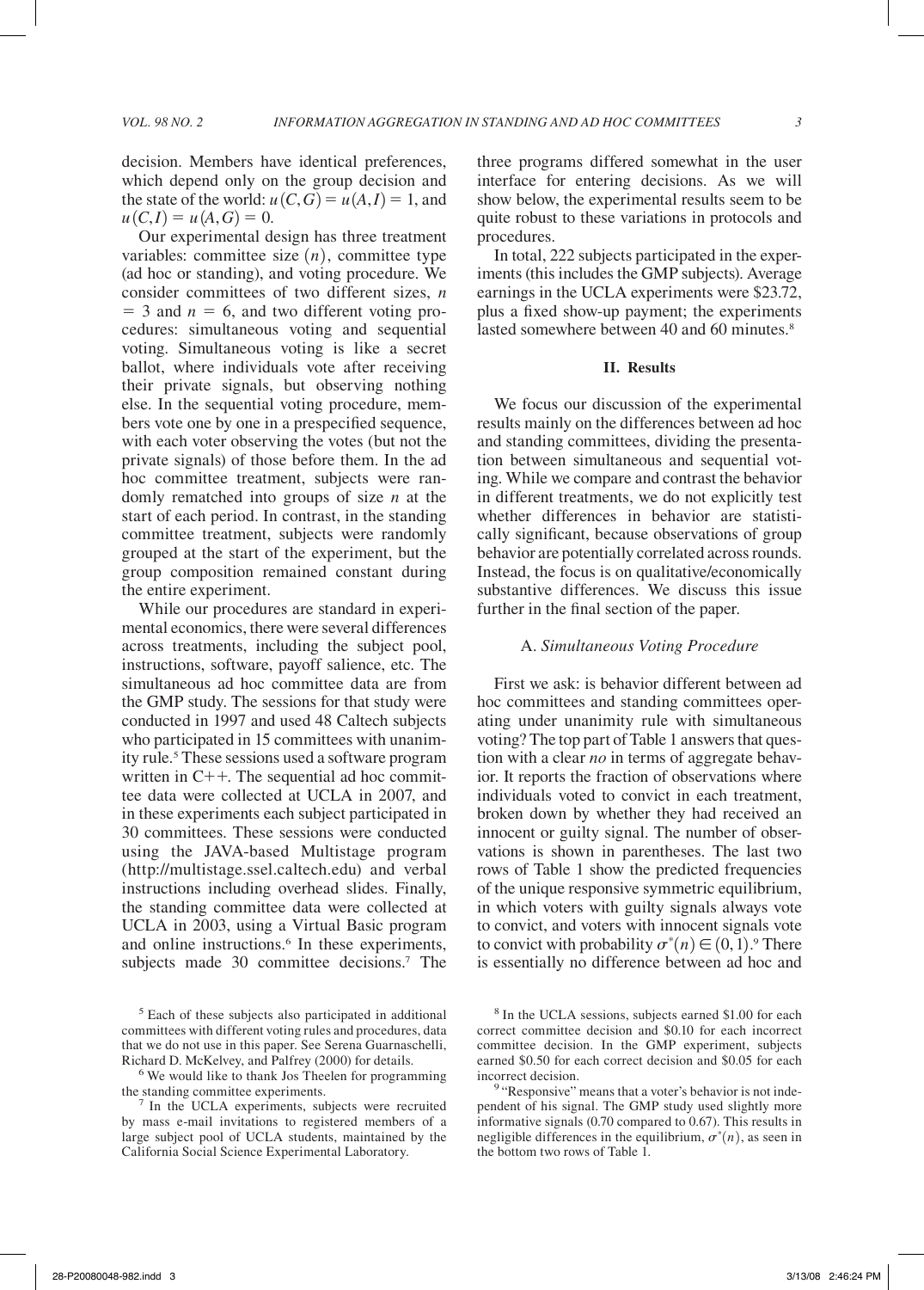|                       |           | Committee size $=$ 3                              | Committee size $= 6$ |                                                    |
|-----------------------|-----------|---------------------------------------------------|----------------------|----------------------------------------------------|
|                       |           | Guilty signal $(s = g)$ Innocent signal $(s = i)$ |                      | Guilty signal $(s = g)$ Innocent signals $(s = i)$ |
| Simultaneous voting   |           |                                                   |                      |                                                    |
| Ad hoc committee      | 0.95(174) | 0.36(186)                                         | 0.90(186)            | 0.48(186)                                          |
| Standing committee.   | 0.94(338) | 0.35(382)                                         | 0.94(464)            | 0.52(616)                                          |
| Sequential voting     |           |                                                   |                      |                                                    |
| Ad hoc committee      | 0.97(231) | 0.39(200)                                         | 0.93(317)            | 0.62(286)                                          |
| Standing committee.   | 0.98(202) | 0.44(129)                                         | 0.98(287)            | 0.50(262)                                          |
| Symmetric equilibrium |           |                                                   |                      |                                                    |
| $p = 0.7$             |           | 0.31                                              |                      | 0.65                                               |
| $p = 0.67$            |           | 0.32                                              |                      | 0.66                                               |

Table 1—Frequency of Votes to Convict by Signal *(Number of observations in parentheses)* 

standing committees in the probability of voting to convict with either a guilty or innocent signal when  $n = 3$ , and only a negligible difference when  $n = 6$ . We conclude that the findings of GMP are replicated almost exactly using standing committees instead of ad hoc committees (and all the other procedural differences). Note that there is clear evidence of at least some strategic voting: regardless of treatment, a significant fraction of subjects votes to convict with an innocent signal. In the  $n = 3$  cases, the fraction is a bit higher than equilibrium predicts, whereas in  $n = 6$ , it is lower. In both ad hoc and standing committees, the predicted comparative static, that  $\sigma^*(n)$  increases with *n*, is observed.

Second we ask: is information aggregation different in ad hoc committees and standing committees? Because standing committees allow greater opportunities for coordination, one may conjecture that such committees will aggregate information more efficiently than ad hoc committees. The top part of Table 2 shows the proportion of correct group decisions (convicting the guilty or acquitting the innocent). On the whole, we see, at best, limited support for this conjecture. In particular, there is virtually no difference in information aggregation between ad hoc and standing committees when  $n = 6$ . When  $n = 3$ , ad hoc committees do better than standing committees in the *G* state, and worse in the *I* state: overall, the fraction of correct decisions in the ad hoc committees is 57 percent, whereas it is 64 percent for standing committees. These numbers can be compared with the predictions of the symmetric equilibrium and an efficient equilibrium, i.e., the one that maximizes the committee's welfare, shown in the bottom two rows in Table 2. The

efficient equilibrium highlighted in Table 2 is an asymmetric equilibrium where two voters vote informatively (i.e., "vote their signal" ), and all remaining voters convict regardless of signal.10

#### B. *Sequential Voting Procedure*

We now turn to our sequential voting treatments, where votes are cast publicly one after another. First we ask: is behavior different between ad hoc committees and standing committees operating under unanimity rule with sequential voting? To address this question, we examine only those observations in which a voter does not already know the outcome of the election, i.e. every preceding voter has voted to convict so far. This is appropriate because once a voter votes to acquit, each subsequent voter is indifferent between voting to convict and voting to acquit.

The bottom part of Table 1 lists the aggregate frequencies with which subjects vote to convict given each signal for such *undecided histories*. This can be compared with the symmetric, history-independent equilibrium of the sequential voting game (bottom row), which simply replicates the symmetric equilibrium of the simultaneous game, an insight due to Dekel and Piccione (2000). The only substantial difference across committee types is in the six-person treatments

<sup>10</sup> For our parameters, an alternative equilibrium in which one voter votes informatively and all remaining voters vote to convict attains the same expected payoffs as the efficient equilibrium we describe in Table 2. In this alternative equilibrium, convictions in the guilty state occur with the same probability as acquittals in the innocent state, a feature not shared by our experimental data in any treatment.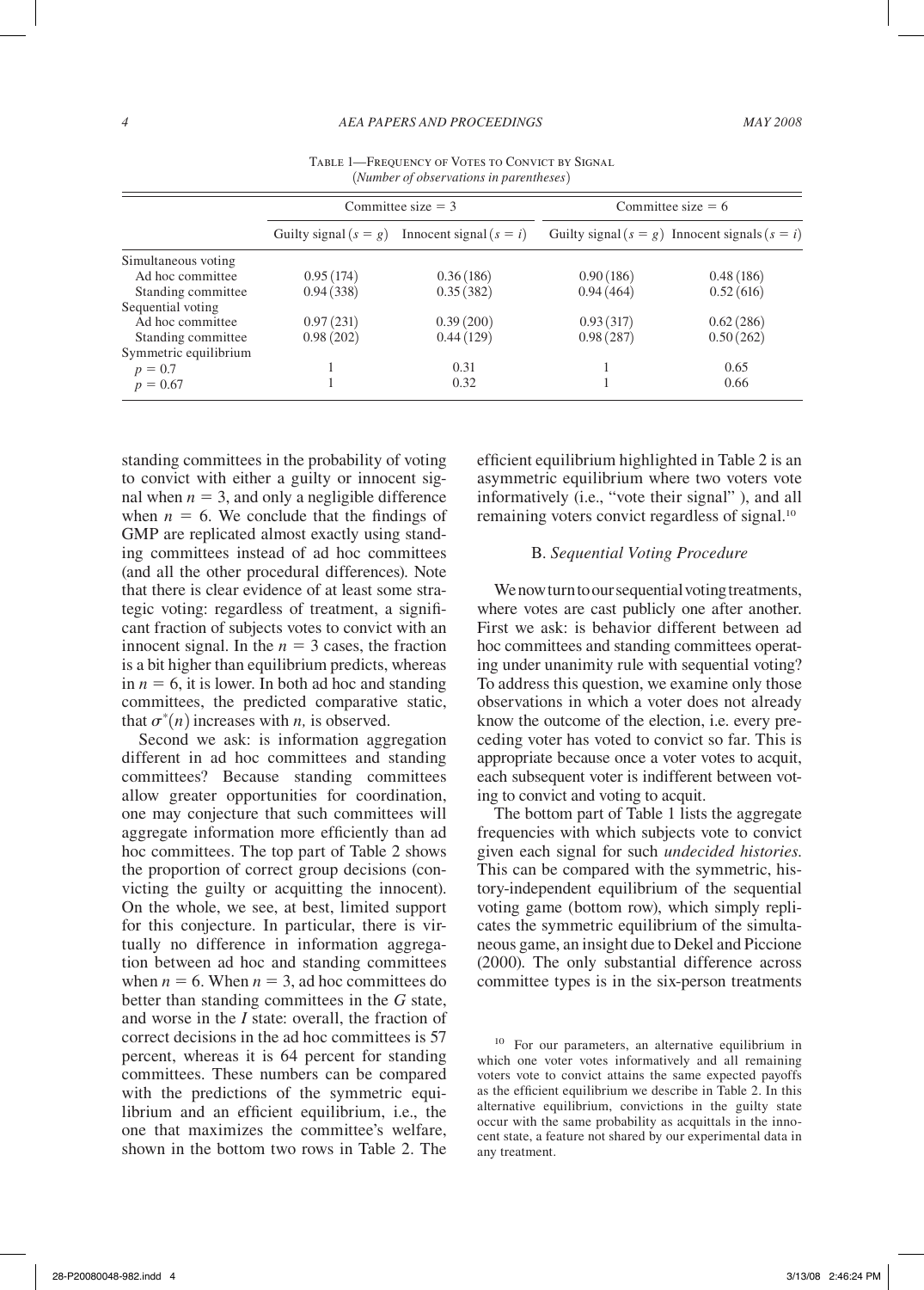$\overline{5}$ 

|                       | Committee size $=$ 3 |                     | Committee size $= 6$ |                     |
|-----------------------|----------------------|---------------------|----------------------|---------------------|
|                       | Convicting guilty    | Acquitting innocent | Convicting guilty    | Acquitting innocent |
| Simultaneous voting   |                      |                     |                      |                     |
| Ad hoc committee      | 0.47(57)             | 0.81(63)            | 0.27(26)             | 0.97(34)            |
| Standing committee    | 0.39(132)            | 0.94(108)           | 0.27(83)             | 0.99(97)            |
| Sequential voting     |                      |                     |                      |                     |
| Ad hoc committee      | 0.35(167)            | 0.79(106)           | 0.38(210)            | 0.87(150)           |
| Standing committee    | 0.50(113)            | 0.78(97)            | 0.33(101)            | 0.87(79)            |
| Symmetric equilibrium |                      |                     |                      |                     |
| $p = 0.7$             | 0.50                 | 0.86                | 0.52                 | 0.81                |
| $p = 0.67$            | 0.46                 | 0.84                | 0.48                 | 0.79                |
| Efficient equilibrium |                      |                     |                      |                     |
| $p = 0.7$             | 0.49                 | 0.91                | 0.49                 | 0.91                |
| $p = 0.67$            | 0.44                 | 0.89                | 0.44                 | 0.89                |

Table 2—Correct Decisions by State  $(Number of observations in parentheses)$ 

under innocent signals. In this case, subjects in standing committees convict significantly less than in ad hoc committees. In the remaining three cases, there are only small differences  $(n)$  $=$  3,  $s = i$  and  $n = 6$ ,  $s = g$  or virtually none (*n*  $= 3, s = g$ ). Overall, at this aggregate level, the behavior of ad hoc committees is closer to the predictions of the symmetric equilibrium.

Second we ask: is information aggregation different in ad hoc committees and standing committees? Here, we do find some support for the conjecture that standing committees would aggregate information more efficiently than ad hoc committees, although only for the smaller committee size (see Table 2). For the six-person committees, there are only slight differences in the probability of making the right decision conditional on each state. For the three-person case, standing committees appear to do significantly better than ad hoc committees in the *G* state, but do approximately well in the *I* state: overall, the fraction of correct decisions in the ad hoc committees is 52 percent, whereas it is 63 percent for standing committees. Again, these aggregate percentages can be compared with the predictions of the symmetric and efficient equilibrium that are listed in the bottom two rows of Table 2.

## **III. Discussion**

A remarkable feature of our data is the consistency or robustness across treatments. Recall that the data were collected at various points in time, using different subject pools, software, instructions, etc., and by different experimenters. Yet many features of the data, e.g., the tendency to vote strategically after having received an innocent signal, are similar across treatments, both in qualitative and quantitative terms. Furthermore, we find only minor differences between ad hoc and standing committees, suggesting that repeated interactions do not necessarily lead to the selection of different equilibria.

While it is desirable to test whether the differences across treatments are statistically significant, a challenge is that observations of group decisions are not independent across rounds. To illustrate: in the standing committee decisions, the past behavior by members of a group may influence a subject's future behavior, thereby making the group's decisions across rounds correlated. While the question of significance is important, and one that we hope to address rigorously in future work, the similarity of both behavior and aggregate outcomes across ad hoc and standing treatments is striking.

Interestingly, there are some differences between the simultaneous and sequential treatments that suggest the possibility of information cascades or momentum effects under the sequential voting procedure. Consider, for instance, the fraction of correct outcomes for a committee of size six (see the right-most two columns of Table 2). Note that sequential voting results in a higher percentage of convictions in both the innocent and guilty states, possibly because later voters with innocent signals mimicked predecessors who voted to convict. Indeed, although we do not report it here, the data show that this is often the case.

In future work, we plan to analyze how voting strategies vary with the voter's position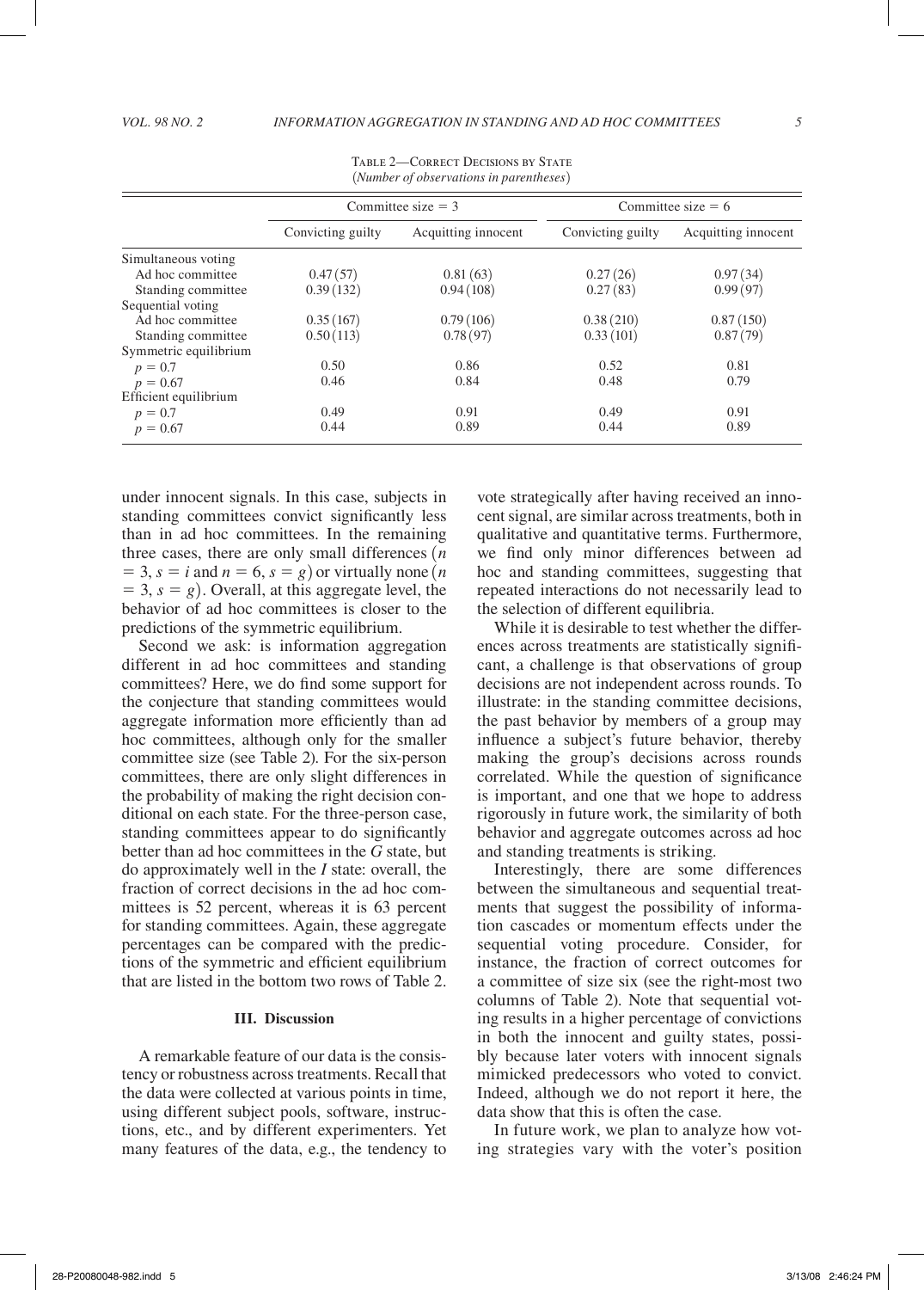under the sequential protocol. In particular, we will compare the history-independent symmetric equilibrium (Dekel and Piccione 2000) with the history-dependent posterior based voting (PBV) equilibrium proposed by Ali and Kartik  $(2007).$ <sup>11</sup> Obviously, in the data there are some deviations that cannot be described by either equilibrium, and we will employ a logit-QRE framework to allow for a maximum likelihood comparison of history-dependent and historyindependent voting.

### **REFERENCES**

- **Ali, S. Nageeb, and Navin Kartik.** 2007. "Social Learning in Elections." http://econ.ucsd.edu/ ~nkartik/Papers/seq\_voting.pdf.
- **Austen-Smith, David, and Jeffrey Banks.** 1996. "Information Aggregation, Rationality, and the Condorcet Jury Theorem." *American Political Science Review*, 90(1): 34–45.
	- **Callander, Steven.** 2007. "Bandwagons and Momentum in Sequential Voting*." Review of Economic Studies*, 74(3): 653–84.
	- **Chwe, Michael.** 1999. "Minority Voting Rights Can Maximize Majority Welfare." *American Political Science Review*, 93(1): 85–97.
	- **Condorcet, Marie Jean Antoine Nicolas de Caritat marquis de.** 1785. *Essai sur l'application de l'analyse à la probabilité des decisions rendues à la pluralité des voix*. Paris, France: Imprimerie Royale.
	- **Costinot, Arnaud, and Navin Kartik.** 2007. "On Optimal Voting Rules under Homogeneous Preferences." http://econ.ucsd.edu/~nkartik/ Papers/jurydesign.pdf.
- **Coughlan, Peter.** 2000. "In Defense of Unanimous Jury Verdicts: Mistrials, Communication, and Strategic Voting." *American Political Science Review*, 94(2): 375–93.

 $11$  As Dekel and Piccione (2000) have pointed out, in unanimity games, the set of responsive equilibria is identical under sequential and simultaneous voting. Nevertheless, the inherent asymmetry of positions in a sequential procedure may make coordination on some asymmetric equilibria—such as PBV equilibria—more salient. Moreover, we also plan to use majority rule data, where there are sequential voting equilibria that are distinct from any simultaneous voting equilibrium.

- **Dekel, Eddie, and Michele Piccione.** 2000. "Sequential Voting Procedures in Symmetric Binary Elections." *Journal of Political Economy*, 108(1): 34–55.
- **Feddersen, Timothy, and Wolfgang Pesendorfer.** 1996. "The Swing Voter's Curse." *American Economic Review*, 86(3): 408–24.
- **Feddersen, Timothy, and Wolfgang Pesendorfer.** 1997. "Voting Behavior and Information Aggregation in Elections with Private Information." *Econometrica*, 65(5): 1029–58.
- **Feddersen, Timothy, and Wolfgang Pesendorfer.** 1998. "Convicting the Innocent: The Inferiority of Unanimous Jury Verdicts under Strategic Voting." *American Political Science Review*, 92(1): 23–35.
- **Fey, Mark.** 2000. "Informational Cascades and Sequential Voting." Unpublished.
- **Gerardi, Dino, and Leeat Yariv.** 2007. "Deliberative Voting." *Journal of Economic Theory*, 134(1): 317–38.
- **Goeree, Jacob K., and Leeat Yariv.** 2007. "An Experimental Study of Jury Deliberation." Unpublished.
- **Guarnaschelli, Serena, Richard D. McKelvey, and Thomas R. Palfrey.** 2000. "An Experimental Study of Jury Decision Rules." *American Political Science Review*, 94(2): 407–23.
- **Hung, Angela, and Charles R. Plott.** 2001. "Information Cascades: Replication and an Extension to Majority Rule and Conformity-Rewarding Institutions." *American Economic Review*, 91(5): 1508–20.
- **Ladha, Krishna, Gary Miller, and Joe Oppenheimer.** 2003. "Information Aggregation by Majority Rule: Theory and Experiments." http://www.bsos.umd.edu/gvpt/oppenheimer/ research/jury.pdf.
- **McLennan, Andrew.** 1998. "Consequences of the Condorcet Jury Theorem for Beneficial Information Aggregation by Rational Agents." *American Political Science Review*, 92(2): 413–18.
- **Myerson, Roger.** 1998. "Extended Poisson Games and the Condorcet Jury Theorem." *Games and Economic Behavior*, 25(1): 111–31.
- **Wit, Jörgen.** 1997. "Herding Behavior in a Roll-Call Voting Game." Unpublished.

**AQ 1**

**AQ 2**

**AQ 3**